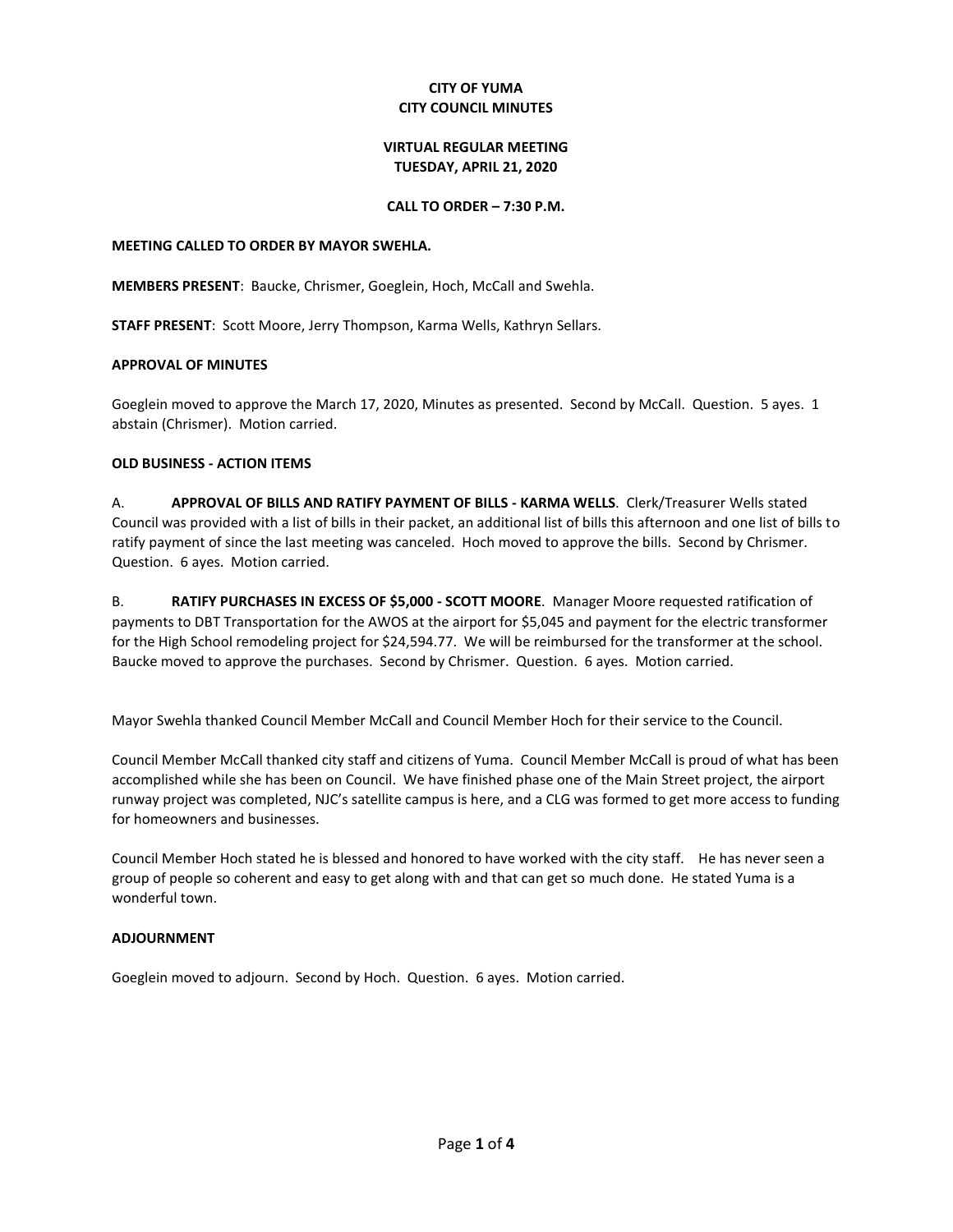### **MEETING OF COUNCIL WITH NEWLY ELECTED MEMBERS CALLED TO ORDER.**

**MEMBERS PRESENT**: Baucke, Chrismer, Ebersole, Goeglein, McClung, Swehla.

**STAFF PRESENT:** Scott Moore, Jerry Thompson, Karma Wells, Kathryn Sellars.

Mayor Swehla stated Action Item E can be removed from the Agenda at this time.

### **CITIZENS RECOGNITION AND INTRODUCTION/PUBLIC COMMENT**

Mayor Swehla stated there was one item received. The first question was whether the city budget and audits were going to be put on the website. Mayor Swehla stated the budgets and audits will not be put on the website, these items can be received from City Hall. The second question was, what are the reserves in each fund. Mayor Swehla stated this information can be received by contacting City Hall.

**ELECT MAYOR PRO TEM - COUNCIL.** Baucke moved to nominate Luke Goeglein as the Mayor Pro Tem. Second by Chrismer. Question. 5 ayes. 1 abstain (Goeglein). Motion carried.

**TIME, PLACE AND DAY OF MEETINGS - COUNCIL.** Mayor Swehla stated he would like to see the Council meetings moved to 6:30 P.M. instead of 7:30 P.M. Swehla moved to set the time of meetings to 6:30 P.M., meeting to be held at City Hall on the first and third Tuesdays of each month. Second by Goeglein. Question. 6 ayes. Motion carried.

### **NEW BUSINESS - ACTION ITEMS**

### A. **APPOINTMENT OF REPRESENTATIVE TO THE YUMA COUNTY ECONOMIC DEVELOPMENT BOARD -**

**KARMA WELLS**. Clerk/Treasurer Wells stated Council Member McCall was the representative to the Yuma County Economic Development Board, since she is no longer on the Council, we need to appoint another representative. Swehla moved to nominate Daniel Ebersole to the Yuma County Economic Development Board. Second by Goeglein. Question. 5 ayes. 1 abstain (Ebersole). Motion carried.

B. **APPOINTMENT OF REPRESENTATIVE TO THE YUMA COUNTY LANDFILL BOARD AND APPOINTMENT OF REPRESENTATIVE TO THE YUMA COUNTY WATER AUTHORITY BOARD - KARMA WELLS**. Clerk/Treasurer Wells stated our representatives to the Landfill and Yuma County Water Authority were Bethleen McCall, Claude Strait and Ron Swehla as the alternate. Goeglein moved to appoint Claude Strait and Tim McClung as the representatives and Ron Swehla as the alternate representative. Second by Ebersole. Question. 4 ayes. 2 abstain (McClung and Swehla). Motion carried.

### C. **LIQUOR LICENSE RENEWAL FOR PAPER MOON - LOCAL LICENSING AUTHORITY, KARMA WELLS**.

Clerk/Treasurer Wells stated Paper Moon has turned in the paperwork to renew their liquor license. Ms. Wenger was available remotely for questions. Baucke moved to approve the liquor license renewal for Paper Moon. Second by Chrismer. Question. 6 ayes. Motion carried.

# D. **LIQUOR LICENSE TRANSFER FOR HIGH PLAINS RECREATION ASSOC - LOCAL LICENSING AUTHORITY,**

**KARMA WELLS.** Clerk/Treasurer Wells stated all the paperwork has been received for the liquor license transfer for High Plains Recreation Association. Baucke moved to approve the liquor license transfer for the High Plains Recreation Association. Second by Chrismer. Question. 6 ayes. Motion carried.

# E. **RESOLUTION #17, SERIES OF 2020 (MOU WITH YUMA COUNTY FOR BALLOT BOXES) - KARMA WELLS**.

Clerk/Treasurer Wells stated this is an MOU with Yuma County to keep the ballot boxes for the statewide primary election in June. There is a provision in the agreement regarding COVID just in case it is needed. Baucke moved to approve Resolution #17, Series of 2020. Second by Chrismer. Question. 6 ayes. Motion carried.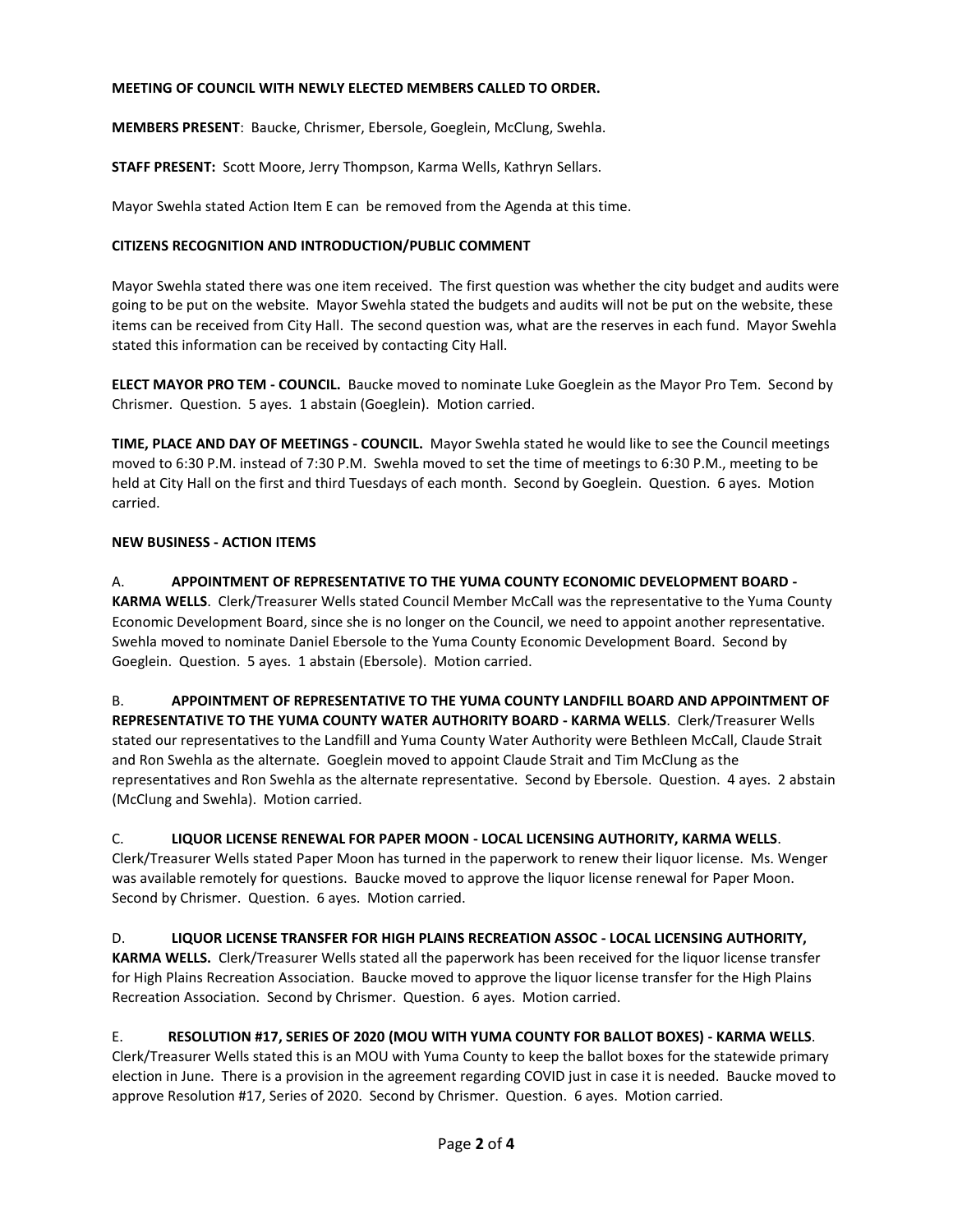F. **EXTENSION OF CREDIT CARD FEE WAIVER - KARMA WELLS**. Clerk/Treasurer Wells stated at the last meeting Council approved waiving the credit card fees for utility payments through April 21, 2020. If Council would like to continue to waive the fees they need to make a motion with a date. Baucke moved to extend the credit card fee waiver for one month. Second by Chrismer. Question. 6 ayes. Motion carried.

G. **COUNCIL VACANCY - KARMA WELLS**. Clerk/Treasurer Wells stated Council Member Saffer provided a letter at the last meeting for his resignation. Council in the past has asked for letters of interest to fill a vacancy. Council's consensus was to request letters of interest due by the next meeting for the vacancy on Council.

H. **PURCHASES IN EXCESS OF \$5,000 - SCOTT MOORE**. Manager Moore requested approval of liner installation in the sewer collection lines. We are planning to do 5 blocks in the alleys, between South Main and South Albany from East 1st to East 4th, and between South Main and South Ash from West 1st to West 2nd. This will be a 2019 and 2020 project. One bid was received from C & L Water Solutions for \$176,883. There is \$200,000 budgeted. The company can start in the next 2-3 weeks and can be done in a week or two. Chrismer moved to approve the purchase from C & L Water Solutions for \$176,883. Second by Baucke. Question. 6 ayes. Motion carried.

Manager Moore also requested approval for two blocks of water line on North Main Street from Railroad Avenue to approximately Hoag Avenue. This project will replace a 4" line there now. Bids received were for material only. We are working on the bids for labor. There were two bids received. Bids were \$60,481 and \$59,394 Either vendor would be fine with staff. Goeglein moved to approve the bid for \$59,394.68. Second by Chrismer. Question. 6 ayes. Motion carried.

The City budgeted \$20,000 for a Water Vac Trailer. KCI has a used water vac trailer that they have brought down and let us use. KCI is asking \$12,000 for the piece of equipment. Manager Moore suggests we purchase this used trailer rather than purchase a new one. Baucke moved to approve the purchase from KCI. Second by Chrismer. Question. 6 ayes. Motion carried.

The Colorado Department of Public Health is requiring us to do some more testing at the Wastewater Treatment Plant. We have been in contact with a company called Garver, who has helped us with the process so far. We have a bid from Garver for \$16,500 and one bid from Innovative Process Engineering for \$9,600. Staff would like to stay with Garver since they have been helping us with the process so far. Goeglein moved to approve the bid from Garver for \$16,500. Second by Chrismer. Question. 6 ayes. Motion carried.

# **ADDITIONAL BUSINESS**

None.

# **REPORTS**

# **CITY MANAGER, SCOTT MOORE**

Manager Moore thanked all the city staff at the City for all they have done due to the COVID-19 pandemic. This has put a lot of extra work on city staff. The EMS has been working through this and needs some recognition. We will continue to do what we can.

### **CITY CLERK/TREASURER, KARMA WELLS**

None.

### **CHIEF OF POLICE, JERRY THOMPSON**

Chief Thompson stated we should have a couple of new employees by the end of next month.